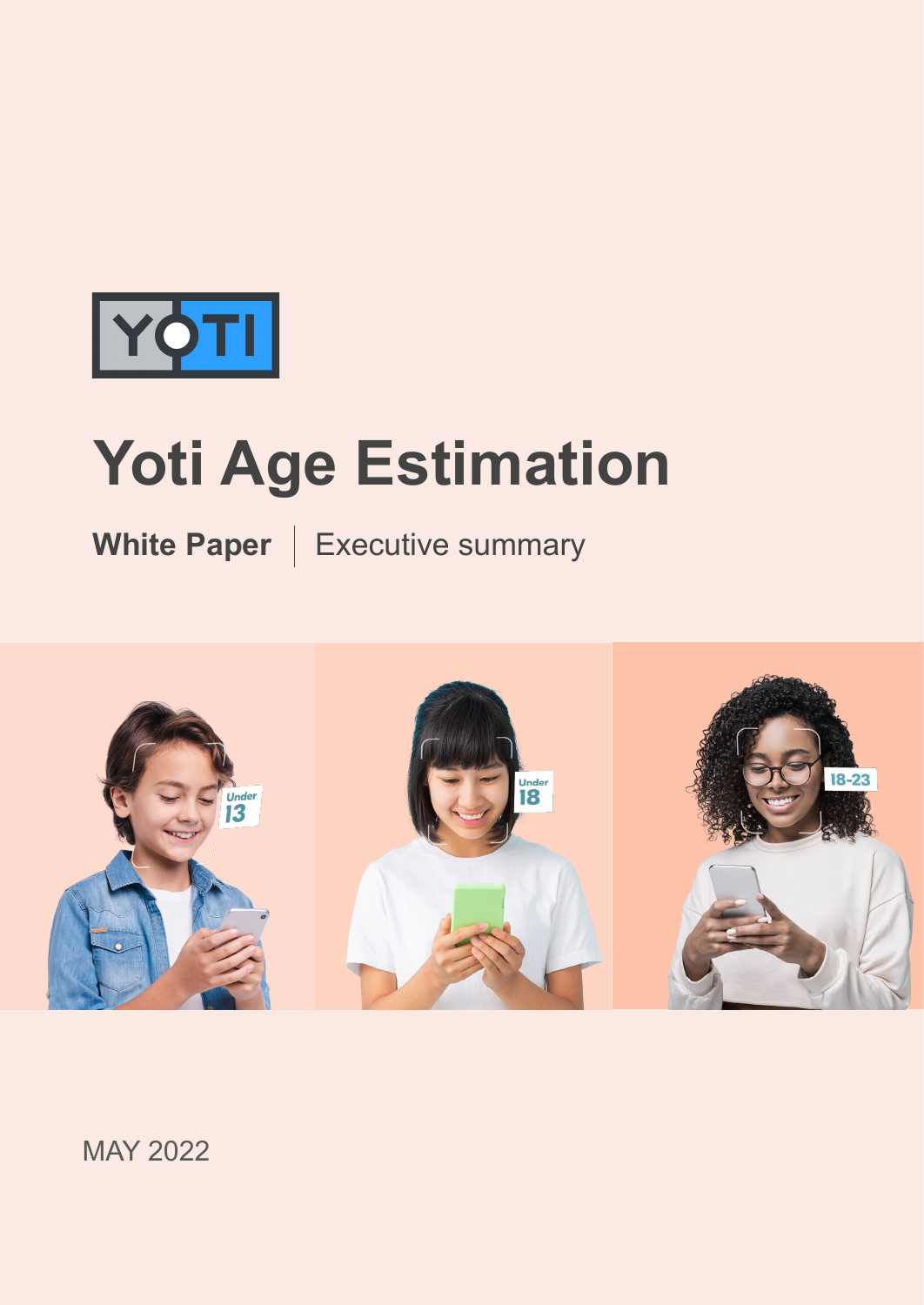

#### **Executive summary**

Yoti's facial age estimation is an effective, secure age-checking service that can estimate a person's age by looking at their face. There is no need for a physical check of documents or human intervention.

Yoti's facial age estimation is built in accordance with the 'privacy by design' principle in the UK GDPR. No individual can be identified by the model and it encourages data minimisation because it only needs a facial image. Yoti immediately deletes all images of users. The model cannot infer anything else about a person nor can it uniquely identify a person.

Yoti's facial age estimation is performed by a 'neural network', which we have trained to be able to estimate human age by analysing a person's face. Our technology is accurate for 6 to 12 year olds with a mean absolute error (MAE) of 1.36 years and of 1.52 years for 13 to 19 year olds. These are the two age ranges regulators are most focused upon in order to ensure that under 18s do not have access to age restricted goods and services.

Our True Positive Rate<sup>1</sup> (TPR) for 13-17 year olds being correctly estimated as under 23 is 99.65%. This gives regulators a very high level of confidence that nobody underage will be able to access adult content. Our TPR for 6-11 year olds being correctly estimated as under 13 is 98.91%. Our solution is configurable to meet any regulations that requires prior consent before age estimation is used.

At Yoti, we take our ethical responsibilities as a company developing new technology very seriously. All the data (face image and month and year of birth only) used to **train** the algorithm is obtained by Yoti in accordance with the UK GDPR during the onboarding process for the Yoti apps or using consented data collection exercises. See page 20, Appendix Data used to build the model, for details.

This May 2022 release is our first algorithm that estimates the age from 6–70, using anonymous images that have been given consent to be used for age estimation training purposes. We are pleased to report the algorithm continues to show improvements in accuracy on this iteration. Some small deviations in this trend are best explained by demographic changes in the underlying training and testing data (see page 31 for a detailed discussion).

We are delighted to announce that Yoti's Facial Age Estimation technology has now been approved by the German regulator, KJM, for the highest level of age assurance. This means it can now be used, alongside the Yoti digital ID app, to check the age of German located individuals accessing 18+ adult content.

1. True Positive Rate - the probability that an actual positive will test positive, such as an 18 year old is correctly estimated to be under 23.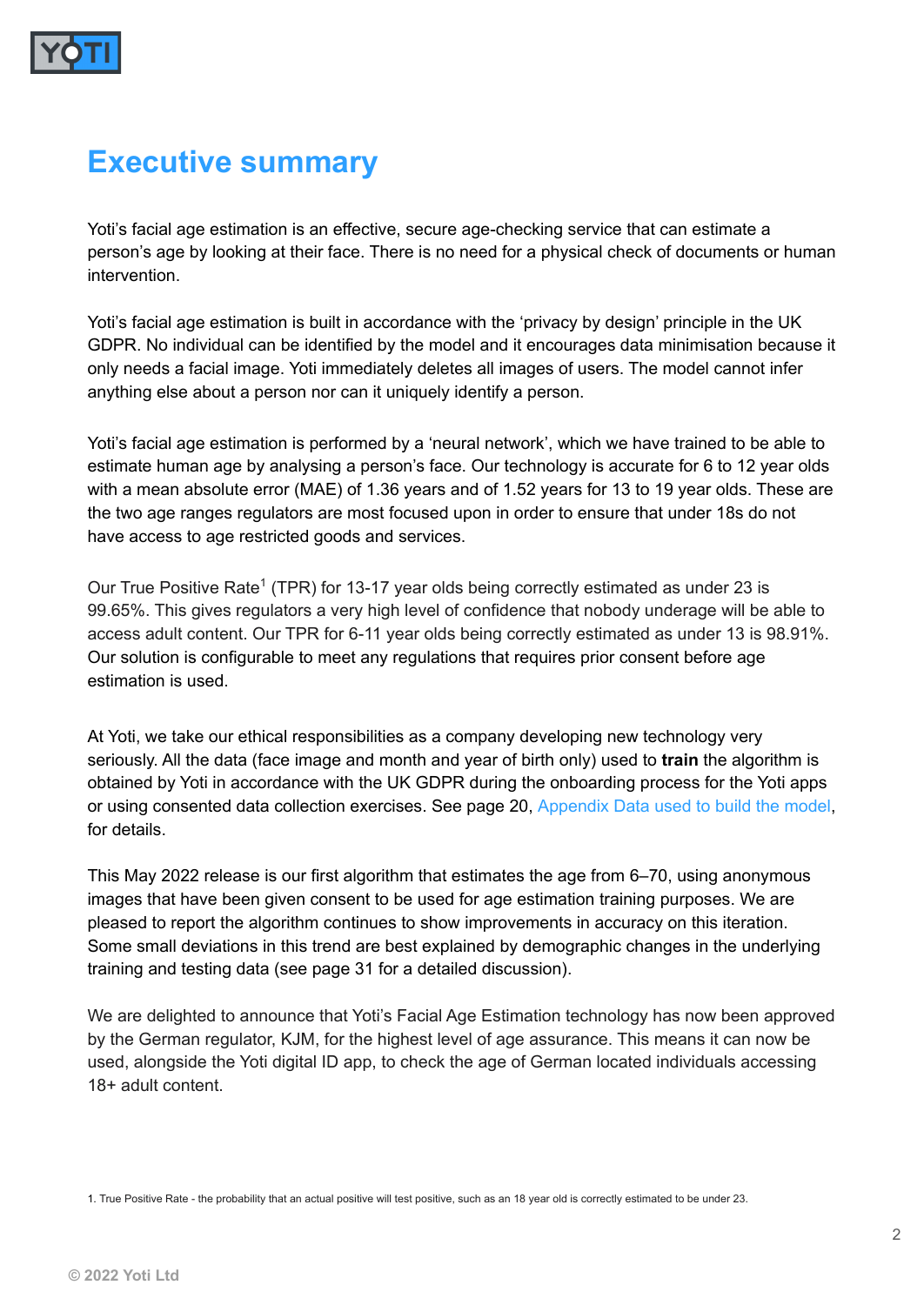

## **Expanding the data set & improving accuracy**

Our first white paper, published in December 2018, contained accuracy across age ranges of 13-60. Since September 2021 we published our 6-12 data for the first time, and we now include data for age range 60-70 From the outset we have built the data for 6-12 year olds with a balanced ratio of data across skin tone and gender.

We are pleased to report the algorithm continues to show improvements in accuracy on this iteration. Some small deviations in this trend are best explained by demographic changes in the underlying training and testing data (see page 27 for a detailed discussion).

#### **Key takeaways**

- Mean Absolute Errors (in years) are 2.96 for 6-70, 1.52 for 13-19 & 1.36 for 6-12.
- Users are not individually identifiable
- Helps organisations to meet Children's Codes or Age Appropriate Design Codes
- Does not result in the processing of special category data
- Gender and skin tone bias minimised.
- TPR for 13-17 year olds correctly estimated as under 23 is 99.65%.
- TPR for 6-11 year olds correctly estimated as under 13 is 98.91%.
- Training data collected in accordance with the UK GDPR.
- Independently tested and certified.
- A secure, privacy respecting solution that protects individuals.
- Yoti liveness and age estimation is very hard to 'fool'.
- Over 500 million checks performed worldwide.
- Solution is fast and scales to tens of millions of checks per day.
- Deployments: 'Lite' model on device and full model on premise (law enforcement).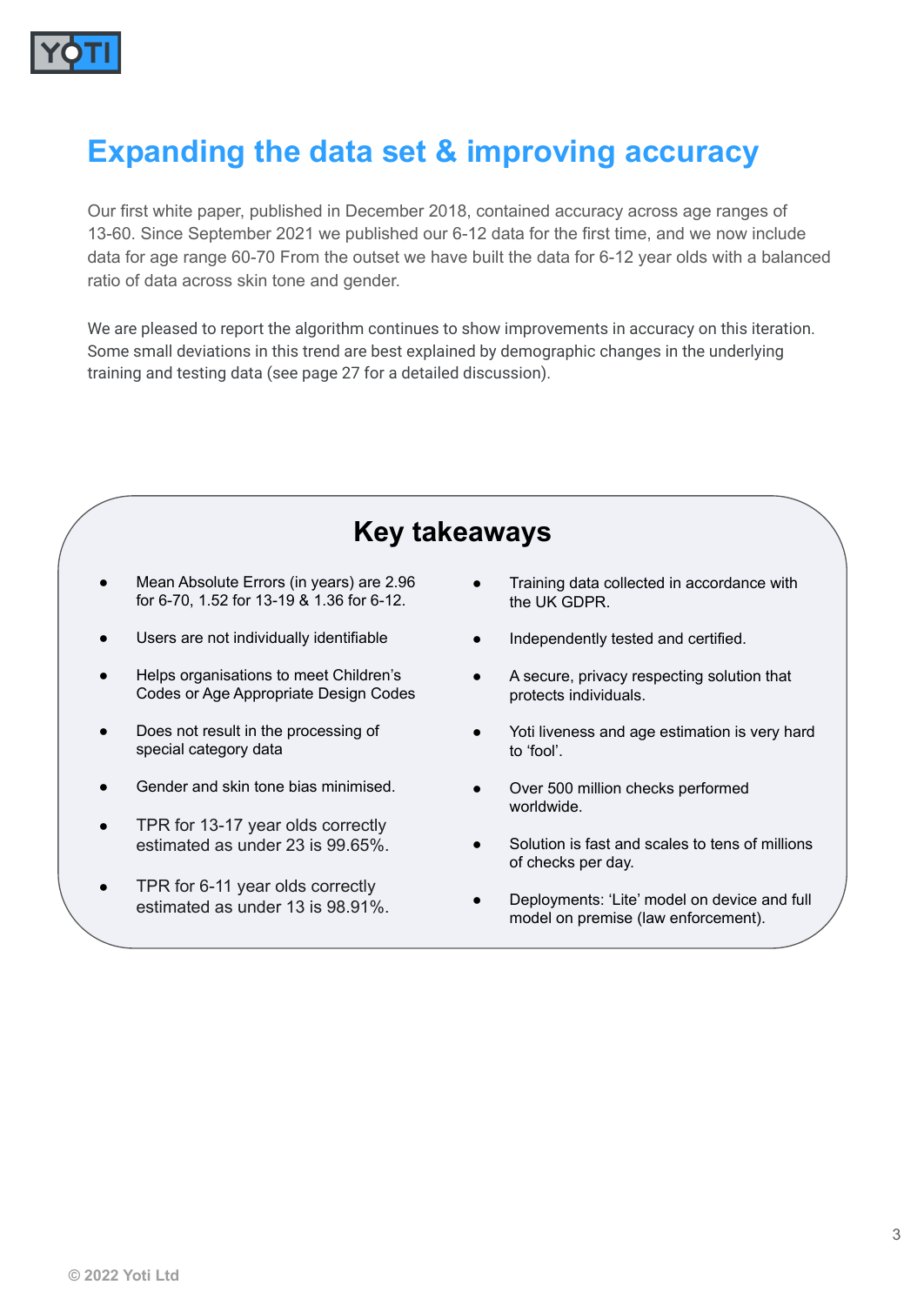

### **Mean Absolute Error by age band**

| YÒ              |               | <b>Yoti facial age estimation accuracy</b> | Mean estimation error in years split by gender,<br>skin tone and age band |            |             |        |        |            |            |
|-----------------|---------------|--------------------------------------------|---------------------------------------------------------------------------|------------|-------------|--------|--------|------------|------------|
| Gender          | <b>Female</b> |                                            |                                                                           |            | <b>Male</b> |        |        |            |            |
| <b>Skintone</b> | Tone 1        | Tone 2                                     | Tone 3                                                                    | <b>All</b> | Tone 1      | Tone 2 | Tone 3 | <b>All</b> | <b>All</b> |
|                 |               |                                            |                                                                           |            |             |        |        |            |            |
| $6 - 12$        | 1.31          | 1.38                                       | 1.58                                                                      | 1.42       | 1.25        | 1.34   | 1.30   | 1.30       | 1.36       |
| $13 - 17$       | 1.41          | 1.72                                       | 1.91                                                                      | 1.68       | 1.22        | 1.46   | 1.64   | 1.44       | 1.56       |
| $18 - 24$       | 2.43          | 2.31                                       | 2.52                                                                      | 2.42       | 2.04        | 1.96   | 2.08   | 2.03       | 2.22       |
| 25-70           | 2.94          | 3.37                                       | 4.79                                                                      | 3.70       | 2.73        | 3.24   | 3.77   | 3.25       | 3.47       |
| $6 - 70$        | 2.59          | 2.92                                       | 3.97                                                                      | 3.16       | 2.38        | 2.76   | 3.16   | 2.77       | 2.96       |

#### **Skin tones**

For skin tone, our research team tagged the images using a scheme based on the widely used Fitzpatrick dermatological scale. Fitzpatrick uses six bands, from Type I (lightest) to Type VI (darkest). For the present, we have presented our data in three bands (based on Fitzpatrick Types I & II, Types III & IV, and Types V & VI).



#### **About 'Mean Absolute Error'**

Yoti facial age estimation can make both positive and negative errors when estimating age (that is, it can estimate too high, or it can estimate too low). By taking 'absolute' values of each error we mean ignoring whether the error is positive or negative, simply taking the numerical size of the error. We then take the average (or 'arithmetic mean') of all those absolute error values, producing an overall 'MAE'.

A table of MAE by year can be found in the appendix on pages 26-28.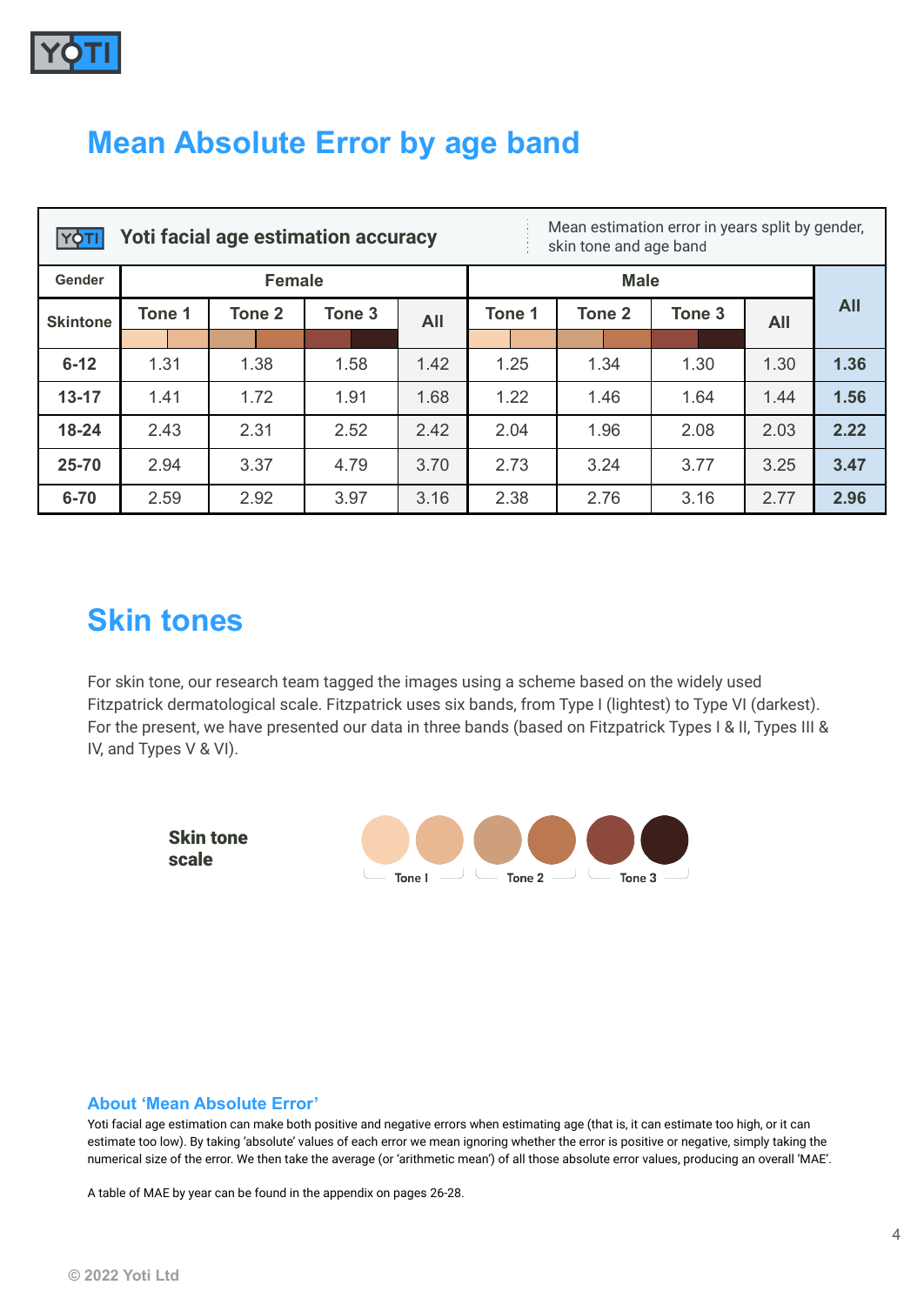

# **With age estimation, once you know you're dealing with a child you can…**



Turn off excessive notifications.



Set geolocation to off but give the child the ability to turn it on if needed.



Shield their data. It shouldn't be used for things not in their interest.

Minimise the data you collect -

don't store it.



Provide age-appropriate content.



Use child-friendly language to explain platforms.



Be certain the online community is within the same age threshold.



Always be sure to treat a child like a child.



Be certain the online community is within the same age threshold.